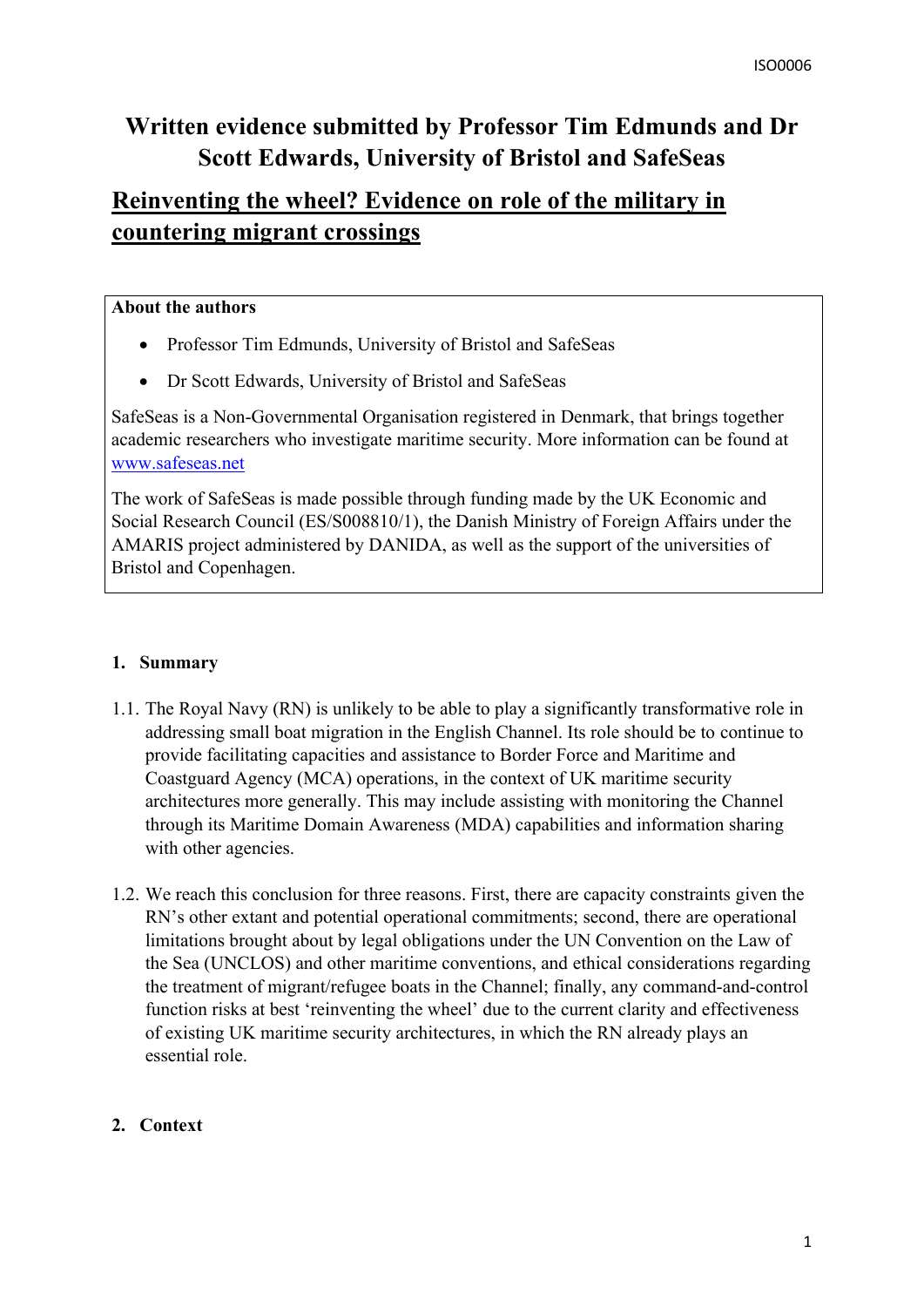- 2.1. The number of migrants attempting to cross the English Channel in small boats tripled in 2021.<sup>1</sup> The UK has invested considerable efforts to slow or stem this flow, to prevent onward (undocumented) migration into the UK, to tackle the organised people smuggling networks that facilitate it, and to conduct search and rescue operations at sea. Well over 90 per cent of small boat migrants are intercepted (or rescued) at sea or on arrival at UK beaches.<sup>2</sup>
- 2.2. Small boat migration is part of a wider series of maritime security challenges currently facing the UK.<sup>3</sup> These include various serious organised criminal activities – such as the trafficking of people, drugs or firearms; the threat of maritime terrorism and piracy; the protection of fisheries, trade, and critical infrastructure such as submarine data cables; as well as so called 'grey zone' operations by hostile states.<sup>4</sup>

#### **3. Capacity**

- 3.1. On paper, the RN has the potential to bring significant additional capacity to Border Force operations in the Channel. Border Force currently operates five cutters and six coastal patrol vessels, whereas the RN has many more ships suited to maritime security tasks.<sup>5</sup> These include 16 Archer class fast patrol boats,<sup>6</sup> two scimitar class fast patrol boats,<sup>7</sup> and eight of the larger and more capable River class offshore patrol vessels.<sup>8</sup>
- 3.2. Yet all these vessels are already in high demand for maritime security tasks elsewhere. Two of the Rivers – HMS Tamar and HMS Spey – are forward deployed to the Indo-Pacific region. The others are assigned to areas of longstanding UK interest, such as the Caribbean and the Falklands, or now patrol the UK's fishing waters following Brexit. Likewise, two of the Archers are deployed to the Gibraltar Squadron (alongside the two Scimitars), another two are assigned to security duties at HMNB Clyde, while the others play important roles with University Royal Naval Units.
- 3.3. These commitments are only likely to multiply in future. The Indo-Pacific is of growing importance to the UK and RN, as the deployment of HMS Tamar and Spey as well as the despatch of a Carrier Strike Group to the region in 2021 demonstrate. Plenty of other maritime hotspots demand attention too: the North Atlantic, Black Sea and Gulf of Aden in particular. In that context, it seems unlikely the RN could commit additional vessels to the channel without this having a significant impact on important defence commitments elsewhere. If RN vessels are to be committed to the Channel, the government needs to be clear as to what existing commitments will be sacrificed to allow this to happen.

#### **4. Operations**

4.1. Even if capacity can be found, it is unclear that naval involvement would be able to have a dramatic impact on the operational situation in the Channel. The Home Office's ambition has been to "push back" small boats – that is using ships to prevent access to British waters and waiting for the French coastguard to return the vessels.<sup>9</sup> With Border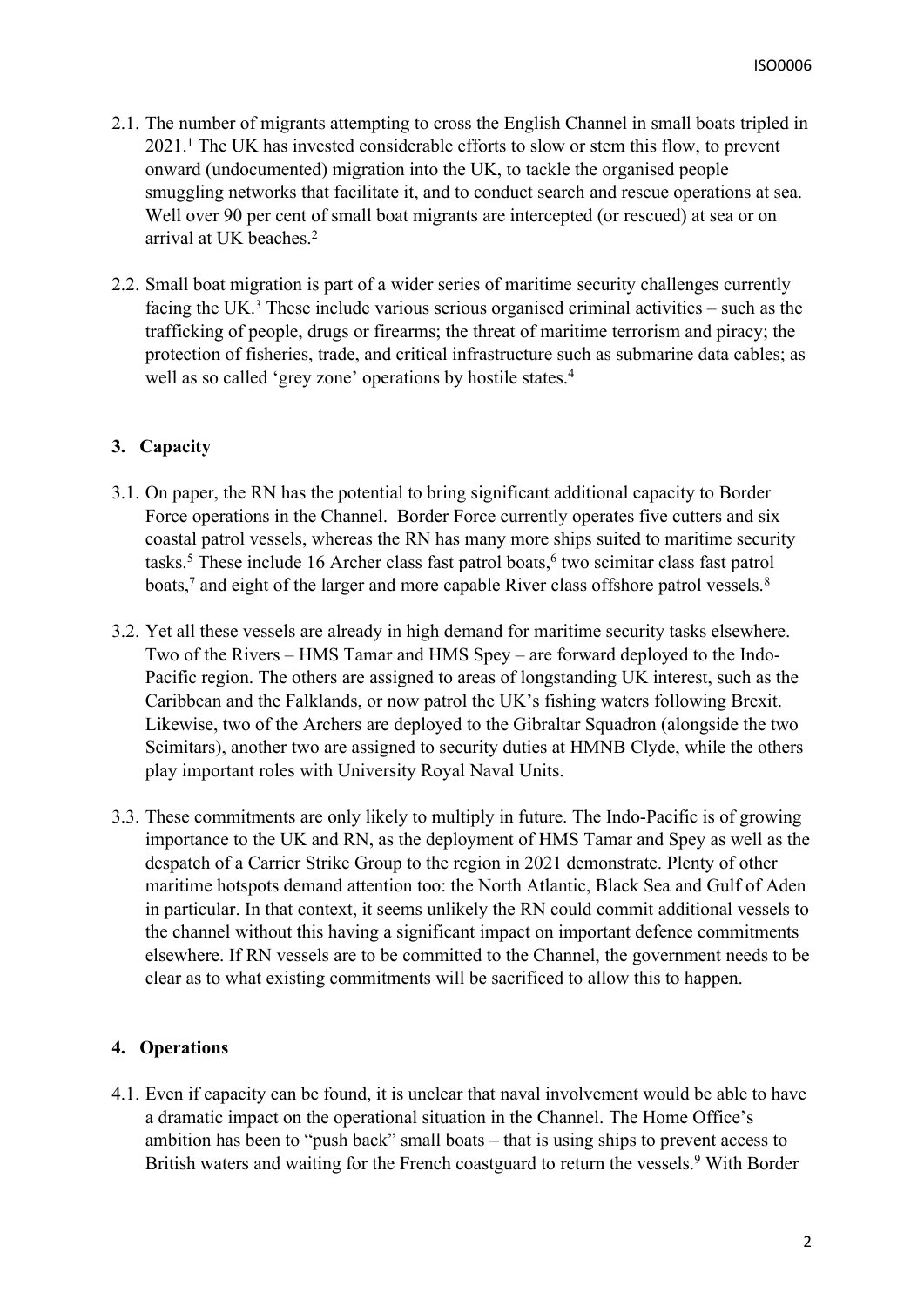Force's union having threatened strikes if pushbacks are implemented,<sup>10</sup> it may be the hope that RN involvement will help strengthen this policy in practice.

- 4.2. Any such hope is likely to be in vain. Minister for the Armed Forces James Heappey has stated his expectation that the RN will not be engaged in pushback itself but will order Border Force to so under naval command. Such an order would derive from of an 'ongoing military estimate' and will be directed by the RN Commander.<sup>11</sup> The rules of engagement for such operations have not yet been specified beyond an assumption of trust in the RN's professional judgement.<sup>12</sup> It is not clear how or why this would differ from the current judgements made by Border Force Commanders.
- 4.3. Migrants attempting to cross to the UK via the Channel one of the busiest shipping lanes in the world - do so in circumstances of extreme vulnerability and danger. In such circumstances, the primary duty of any ship's master is the safety of life at sea (SOLAS). This duty is enshrined in Article 98 of the United Nations Convention of the Law of the Sea and elsewhere.<sup>13</sup> The RN is just as bound by the law of the sea as Border Force.
- 4.4. Indeed, saving lives at sea is deeply rooted in the ethos and operational history of the RN. The RN (with the RAF) played a key role in UK maritime search and rescue until 2015 and humanitarian assistance remains one of its core missions. During wartime, RN ships regularly rescued the stricken crews of sunken enemy warships where operational circumstance allowed.<sup>14</sup>
- 4.5. When Navies have undertaken pushbacks, they have done so only at the expense of significant operational and reputational risk. Thailand's Royal Navy, for example, has been excoriated for its policy of pushing back Rohingya refugees,<sup>15</sup> where hundreds are thought to have died.<sup>16</sup>

#### **5. Command, control, and coordination**

- 5.1. If the RN is unable to commit significant additional material or operational capacity to the Channel, then might it be able to have a transformative impact at the level of command and control? This too seems unlikely. Indeed, it is perhaps a surprising question to ask, given the effort the UK has invested in creating an integrated maritime security structure in recent years.
- 5.2. Small boat migration, like other maritime security challenges, is a radically multi-agency problem. A migrant boat might be identified by the RN, passed over to the National Maritime Information Centre (NMIC) for analysis, then to Border force or the MCA to respond depending on circumstances, before handing over to Immigration Enforcement officers or the police on land. Communication, coordination of action, and trust between departments is thus critical if such operations are to be effective. Such relationships take time to build. Different agencies have different organisational and operational priorities and may even be in competition with each other over resources or jurisdiction.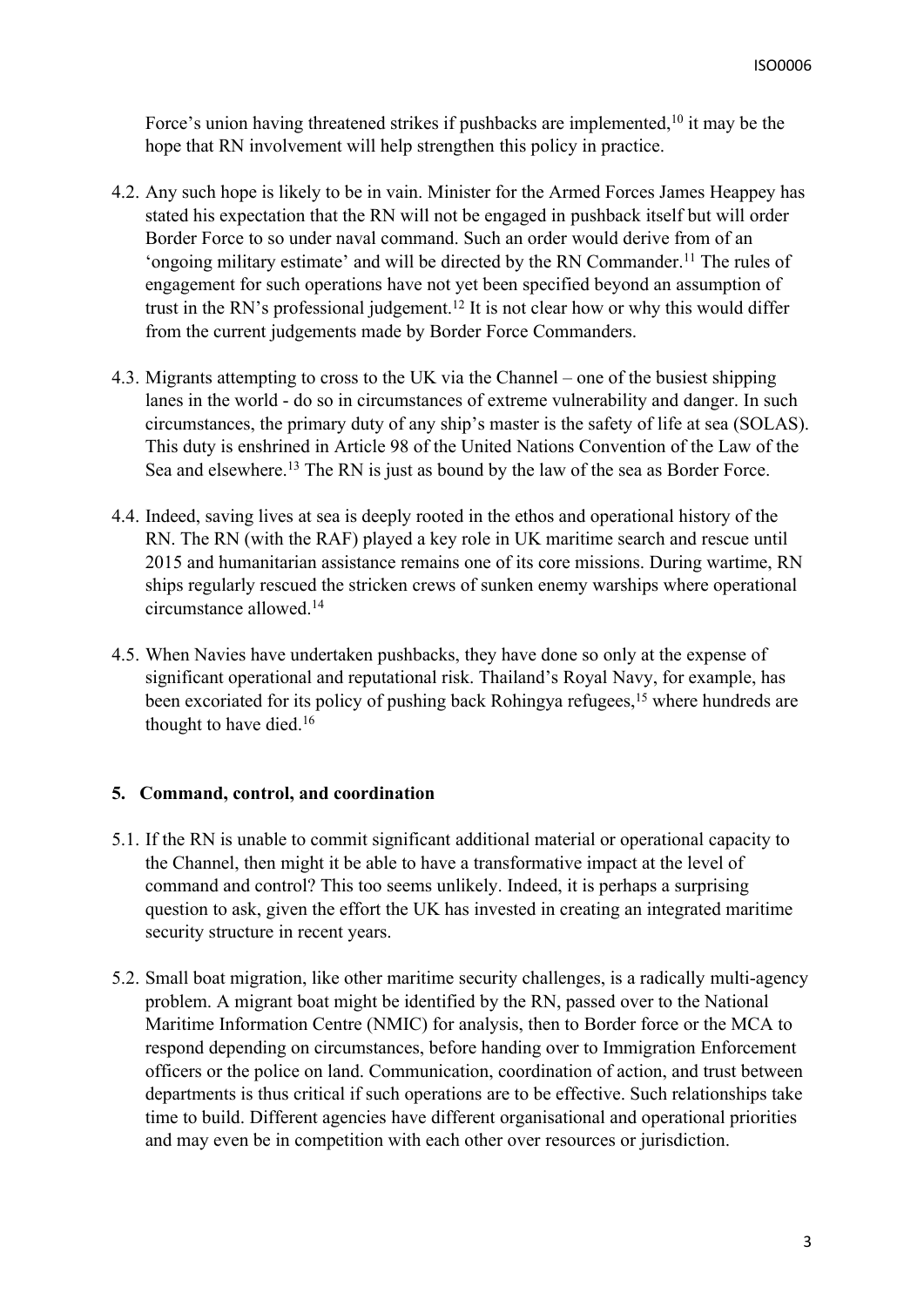- 5.3. In the UK, this problem has been addressed by the establishment in 2020 of the Joint Maritime Security Centre (JMSC). The JMSC's role is to provide the UK with one dedicated 'centre of excellence' for maritime security.<sup>17</sup> It incorporates NMIC (an MDA hub for UK maritime security) and the Joint Maritime Operations Coordination Centre, which coordinates maritime security operations and assets between agencies.<sup>18</sup> The JMSC is hosted at a RN facility in Portsdown and is not 'owned' by a single ministry. Instead, it is jointly funded and staffed across Whitehall departments and agencies.
- 5.4. These existing structures are already well placed to coordinate operations in the Channel. They work across civil-military boundaries and governmental departments, have a clear chain of command and reporting arrangements, and are widely understood to provide the UK with a world-leading maritime security capability. The JMSC's first director was appointed as Clandestine Channel Threat Commander in August 2020 to work specifically on the small boats issue, including disrupting people smuggling gangs in the UK, France, and Belgium.
- 5.5. The JMSC has been able to play such a critical coordinating role in UK maritime security in part because of its independent status and focus on operational concerns. It is not 'owned' by a single department, nor is it beholden to one. This has allowed it to navigate potential tensions between agencies and tasks, for example between Border Force's emphasis on border protection and the MCA's focus on SOLAS. This has been possible due to a long-term process of trust building and shared working between agencies, underpinned by political commitment and the substantive delivery of effect.
- 5.6. If the RN is to assume command and control of the small boats problem, it will likely need to take on – or take over – some of the functions of the JMSC in this area. It may face significant opportunity costs in doing so. At a minimum, there is a risk of 'reinventing the wheel', with the RN simply duplicating the already effective structures and processes currently in place. Perhaps more seriously, it will need to work hard and over time to sustain trust and organisational buy-in from partner agencies such as Border Force or the MCA if its coordinating role is to be effective. These may be uncomfortable about being subordinated to their larger and more power military counterpart for the purposes of what are fundamentally civilian policing or SOLAS tasks.

#### **6. Recommendations**

- 6.1. The UK currently has a world leading maritime security architecture that facilitates interagency working and joined up responses to a range of maritime security challenges. Government should prioritise this existing architecture as the most appropriate framework for tackling the small boat problem in the Channel. If the RN is to be brought into the problem in a more visible way, then this should happen in a manner that is aligned with existing structures rather than in tension or in parallel with them.
- 6.2. Consideration should be given as to how this architecture can be further strengthened in future, in line with the ambitions of the 2022 NSMS. Examples might include more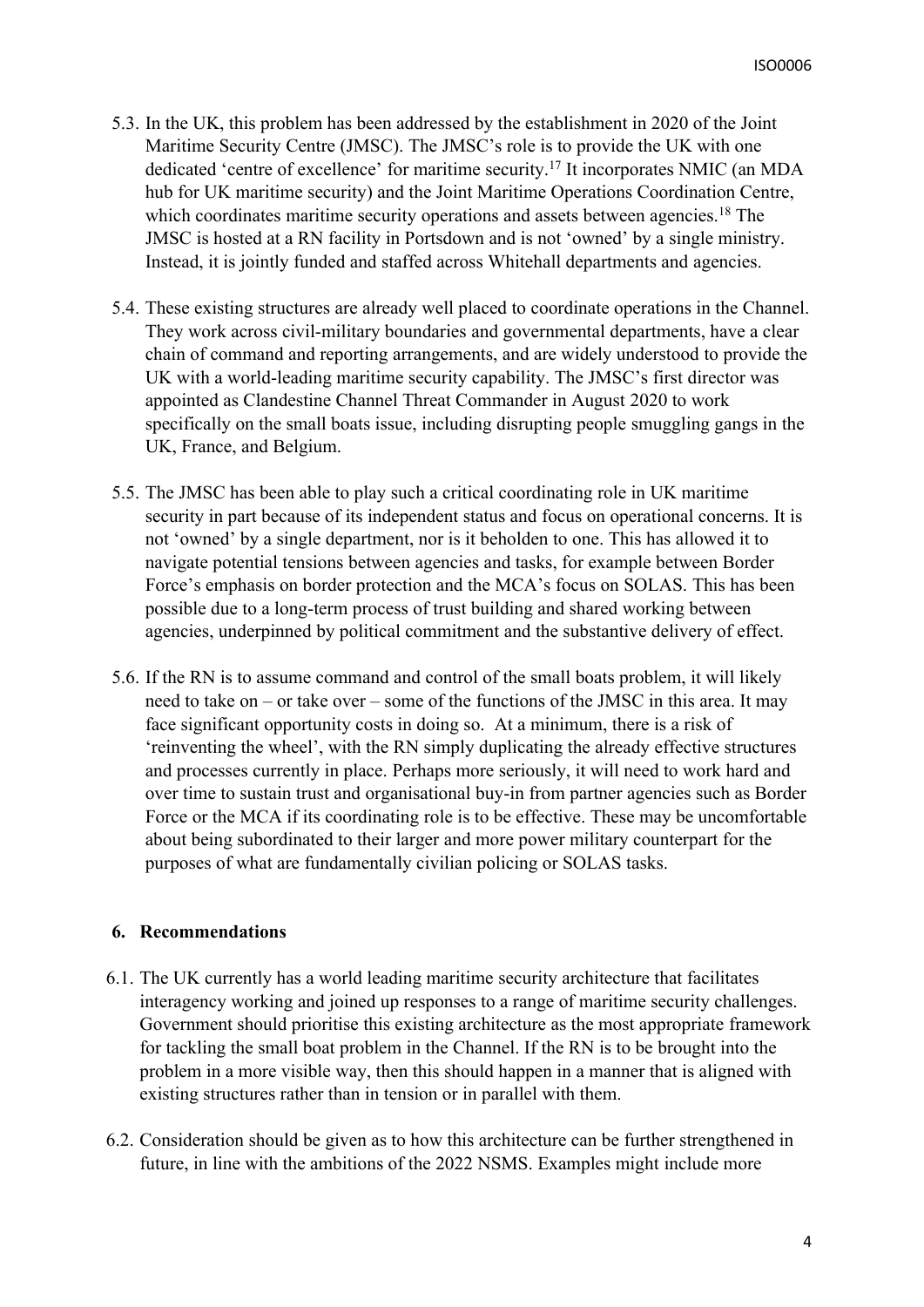consistent and predicable funding cycles for the JMSC and easier access to 'force multiplying' capacities such as aerial surveillance or coastal radar.<sup>19</sup>

- 6.3. Government should recognise that policing at sea can only address symptoms rather than causes of the small boats problem. The UK should continue to focus on addressing the land-based networks which facilitate the crossings. While migrants themselves are the most visible people in this situation, their movements are often facilitated by organised criminal groups in the UK, Belgium and France. The National Crime Agency leads Project INVIGOR to tackle this problem, in cooperation with authorities in Belgium, the Netherlands, and France. These efforts should continue, and every effort be made to strengthen cooperation with our European partners in this area. The activity of criminal networks is better curtailed on land before migrants are put into life-threatening situations at sea
- 6.4. Likewise, maritime security responses alone cannot substitute for sustainable migration policy.<sup>20</sup> The increase in small boat migration in the channel is a consequence of a series of disruptions to the established routes, both legal and illegal, by which refugees and asylum seekers have sought to enter the UK.<sup>21</sup> Of those who do make it to the UK in this manner, the Home Office's own data shows that 61 per cent are likely to be recognised as being in need of protection at the initial (asylum application) decision stage.<sup>22</sup>
- 6.5. In the absence of legal options for entering the UK, desperate people will continue to do desperate things and adaptive criminal networks will help them to do so. A long-term solution requires the reestablishment of humane and accessible refugee and migration routes into the UK.

#### *24 January 2022*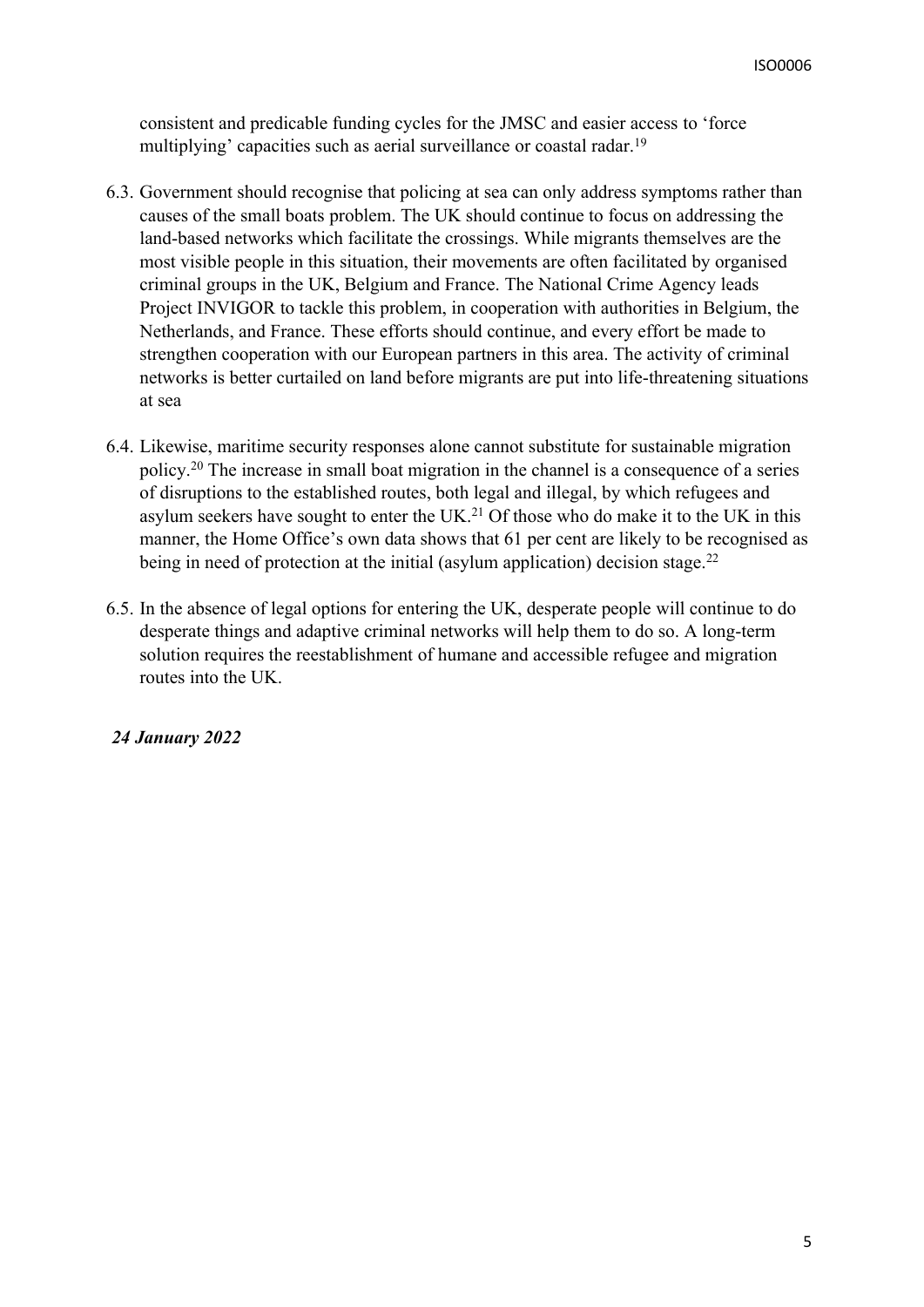#### **Endnotes**

<sup>1</sup> Dearden, L. (2022) Channel boat crossings tripled in 2021 as government's 'chaotic approach' to asylum seekers blamed, *The Independent* [Online] [https://www.independent.co.uk/news/uk/home](https://www.independent.co.uk/news/uk/home-news/channel-crossings-2021-record-patel-b1986041.html)[news/channel-crossings-2021-record-patel-b1986041.html](https://www.independent.co.uk/news/uk/home-news/channel-crossings-2021-record-patel-b1986041.html)

<sup>2</sup> Authors' interview, Joint Maritime Security Centre, Portsdown, 6 October 2021.

<sup>3</sup> The UK's maritime security priorities are outlined in the 2014 UK National Strategy for Maritime Security (NSMS). The NSMS has been undergoing a 'refresh' in 2021, with an updated strategy to be published early this year. The 2014 Strategy is available to view here:

<https://www.gov.uk/government/publications/national-strategy-for-maritime-security>

<sup>4</sup> Edmunds, T. and Edwards, S. (2019), 'Delivering Maritime Security after Brexit: time for a joinedup approach', *PolicyBrisol Policy Report 57*, March, [https://www.bristol.ac.uk/media-](https://www.bristol.ac.uk/media-library/sites/policybristol/briefings-and-reports-pdfs/SafeSeas%20report_v5.pdf)

[library/sites/policybristol/briefings-and-reports-pdfs/SafeSeas%20report\\_v5.pdf;](https://www.bristol.ac.uk/media-library/sites/policybristol/briefings-and-reports-pdfs/SafeSeas%20report_v5.pdf) Bueger, C.

Edmunds, T. and Edwards, S. (2021) 'Innovation and New Strategic Choices: Refreshing the UK's National Strategy for Maritime Security', *RUSI Journal*, Vol. 166(4)

<sup>5</sup> Border Force (n.d.) Our Fleet of Cutters,

[https://assets.publishing.service.gov.uk/government/uploads/system/uploads/attachment\\_data/file/200](https://assets.publishing.service.gov.uk/government/uploads/system/uploads/attachment_data/file/200683/Our_fleet_of_cutters.pdf) [683/Our\\_fleet\\_of\\_cutters.pdf](https://assets.publishing.service.gov.uk/government/uploads/system/uploads/attachment_data/file/200683/Our_fleet_of_cutters.pdf)

<sup>6</sup> Royal Navy (n.d.) Archer Class, [https://www.royalnavy.mod.uk/the-equipment/ships/patrol-and](https://www.royalnavy.mod.uk/the-equipment/ships/patrol-and-minehunters/archer-class)[minehunters/archer-class](https://www.royalnavy.mod.uk/the-equipment/ships/patrol-and-minehunters/archer-class) 

<sup>7</sup> Royal Navy (n.d.) Scimitar Class, [https://www.royalnavy.mod.uk/the-equipment/ships/patrol-and](https://www.royalnavy.mod.uk/the-equipment/ships/patrol-and-minehunters/scimitar-class)[minehunters/scimitar-class](https://www.royalnavy.mod.uk/the-equipment/ships/patrol-and-minehunters/scimitar-class)

<sup>8</sup> Royal Navy (n.d.) River Class, [https://www.royalnavy.mod.uk/the-equipment/ships/patrol-and](https://www.royalnavy.mod.uk/the-equipment/ships/patrol-and-minehunters/river-class)[minehunters/river-class](https://www.royalnavy.mod.uk/the-equipment/ships/patrol-and-minehunters/river-class)

<sup>9</sup> Patel, P. (2022), 'Small boat Channel crossings', *UK Parliament Oral Answers to Questions*, [https://hansard.parliament.uk/commons/2022-01-17/debates/9AF48D5C-8072-4E3D-878A-](https://hansard.parliament.uk/commons/2022-01-17/debates/9AF48D5C-8072-4E3D-878A-1FC94A349FA9/SmallBoatChannelCrossings)[1FC94A349FA9/SmallBoatChannelCrossings](https://hansard.parliament.uk/commons/2022-01-17/debates/9AF48D5C-8072-4E3D-878A-1FC94A349FA9/SmallBoatChannelCrossings)

<sup>10</sup> Slawson, N. (2022), 'UK Border Force could strike over Channel refugee "pushback" plan', *The Guardian*, [https://www.theguardian.com/uk-news/2022/jan/05/uk-border-force-could-strike-over](https://www.theguardian.com/uk-news/2022/jan/05/uk-border-force-could-strike-over-channel-pushback-plan)[channel-pushback-plan](https://www.theguardian.com/uk-news/2022/jan/05/uk-border-force-could-strike-over-channel-pushback-plan)

<sup>11</sup> Heappey, J. (2022) 'Migrant crossings: role of the military', *UK Parliament Commons Chamber* [https://hansard.parliament.uk/commons/2022-01-18/debates/9C47DEA3-8E6E-4952-9A44-](https://hansard.parliament.uk/commons/2022-01-18/debates/9C47DEA3-8E6E-4952-9A44-E1495186E108/MigrantCrossingsRoleOfTheMilitary) [E1495186E108/MigrantCrossingsRoleOfTheMilitary](https://hansard.parliament.uk/commons/2022-01-18/debates/9C47DEA3-8E6E-4952-9A44-E1495186E108/MigrantCrossingsRoleOfTheMilitary)

 $12$  Ibid.

<sup>13</sup> UN, *United Nations Convention on the Law of the Sea* (1982), Article 98

[https://www.un.org/Depts/los/convention\\_agreements/texts/unclos/unclos\\_e.pdf;](https://www.un.org/Depts/los/convention_agreements/texts/unclos/unclos_e.pdf) IMO, *Safety of Life at Sea Convention* (1960),

[https://www.imo.org/en/KnowledgeCentre/ConferencesMeetings/Pages/SOLAS.aspx.](https://www.imo.org/en/KnowledgeCentre/ConferencesMeetings/Pages/SOLAS.aspx)

<sup>14</sup> Sara Malm (2018), 'Newly uncovered photos…', *Daily Mail*, 4 April,

[https://www.dailymail.co.uk/news/article-5577205/Newly-uncovered-photos-German-sailors-sinking-](https://www.dailymail.co.uk/news/article-5577205/Newly-uncovered-photos-German-sailors-sinking-German-battleship-Bismarck.html)[German-battleship-Bismarck.html](https://www.dailymail.co.uk/news/article-5577205/Newly-uncovered-photos-German-sailors-sinking-German-battleship-Bismarck.html)

<sup>15</sup> Phasuk, S. (2017) 'Thailand needs to stop inhumane navy "push-backs"', *Human Rights Watch*, <https://www.hrw.org/news/2017/09/22/thailand-needs-stop-inhumane-navy-push-backs>

<sup>16</sup> Belford, A. (2015) 'No word on hundreds of Asian "boat people" pushed back to sea', *Reuters*, <https://www.reuters.com/article/us-asia-migrants-boat-idUSKBN0O31SH20150518>

<sup>17</sup> Bueger, C. Edmunds, T. and Edwards, S. (2021) Innovation and New Strategic Choices: Refreshing the UK's National Strategy for Maritime Security, *RUSI Journal*, Vol. 166(4).

<sup>18</sup> Multiple agencies are co-located with the JMSC at Portsdown. They include Border Force's Maritime Command and the RN's UK Maritime Trade Organisation (UK-MTO) information sharing capability. Staff from the RN, Foreign, Common and Development Office (FCDO), Department for Transport (DfT), Marine Management Organisation (MMO) and National Crime Agency (NCA), amongst others, work alongside each other in a large, shared office in the NMIC facility.

<sup>19</sup> Edmunds, T. and Ryan, B. (2018), 'Brexit's challenge to maritime security', *Oxford University Press Blog*, 18 October, [https://blog.oup.com/2019/10/brexits-challenge-maritime-security/.](https://blog.oup.com/2019/10/brexits-challenge-maritime-security/)